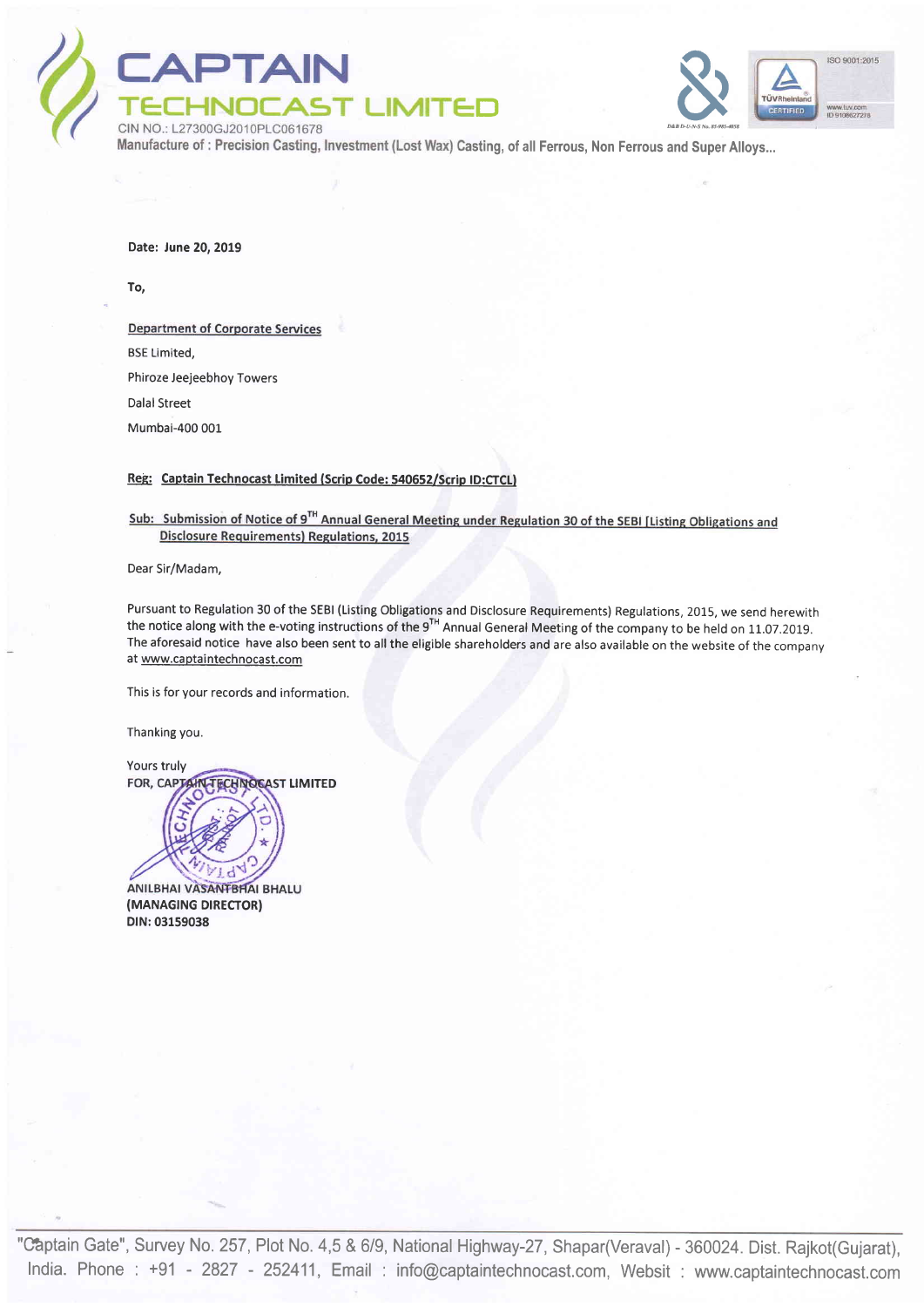# NOTICE

NOTICE IS HEREBY GIVEN THAT 9TH ANNUAL GENERAL MEETING OF THE MEMBERS OF THE COMPANY WILL BE HELD ON THURSDAY 11<sup>TH</sup> JULY, 2019 AT REGISTERED OFFICE AT CAPTAIN GATE, SURVEY NO - 257, PLOT NO. 4, SHAPAR - VERAVAL, DIST. RAJKOT – 360024 (GUJARAT) AT 10:00 A.M. TO TRANSACT THE FOLLOWING BUSINESS

### ORDINARY BUSINESS :

1. To Receive, Consider and Adopt the Audited Financial Statements for the Financial Year Ended March 31, 2019, together with the Reports of the Board of Directors and Auditors thereon.

2. To appoint a Director in place of Mr. Rameshbhai D. Khichadia (DIN: 00087859), who Retires By Rotation and Being Eligible, Offers Himself for Re-Appointment.

"RESOLVED THAT Mr. Rameshbhai D. Khichadia (DIN: 00087859), director of the company, who retires by rotation be and is hereby re-appointed as director of the company liable to retire by rotation"

### 3. To consider the ratification of appointment of M/s SVK & ASSOCIATES, Chartered Accountants, Ahmedabad (Firm Registration No 118564W) chartered accountants as statutory auditors of the Company

The Chairman informed that M/s SVK & ASSOCIATES, Chartered Accountants, Ahmedabad (Firm Registration No 118564W) were appointed by the shareholders at the  $8<sup>th</sup>$  Annual General Meeting to hold office until the conclusion of the 13<sup>th</sup> Annual General Meeting subject to ratification by shareholders at each Annual General Meeting. He further informed that Company has obtained from the Auditors, a certificate as required under Section 139 of the Companies Act, 2013 to the effect that they are eligible to continue as statutory auditor of the Company.

### 4. To declare a Dividend of Rs. 0.20/- per equity share:

To consider and if thought fit, to pass the following resolution with or without modification as an Ordinary Resolution.

"RESOLVED THAT final dividend @ Rs. 0.20/- per equity share on the Company's Share Capital of Rs. 5,10,50,250 absorbing thereby Rs. Rs. 10,21,005.00/- is declared and the said dividend be and is hereby approved and paid without deduction of tax to the equity shareholders whose names stand in the register of members of the Company as on record date as declared by board after approval of members."

"RESOLVED FURTHER THAT, Mr. Anilbhai V. Bhalu - Managing Director be and are hereby severally authorized to do such acts, deeds and things as may be considered necessary to give effect to the above resolution."

#### SPECIAL BUSINESS:

# 5. To Increase The Authorized Share Capital Of The Company And Alter The Clause V Of Memorandum Of Association Of The Company:

To consider and, if thought fit, to pass, with or without modification(s), the following resolution as an Ordinary Resolution:

"RESOLVED THAT pursuant to the provisions of Sections 61 and 13 and other applicable provisions, if any, of the Companies Act, 2013, read with (Share Capital and Debentures) Rules, 2014 (including any statutory modification(s) or re-enactment(s) thereof for the time being in force) and Articles of Association of the company the authorized share capital of the Company be increased from existing Rs. 7,00,00,000.00 (Rupees Seven Crores) divided into 70,00,000 (Seventy Lakhs) Equity Shares of Rs. 10/- each to Rs.11,00,00,000 (Rupees Eleven Crore) divided into 1,10,00,000 (One Crore Ten Lakhs) Equity Shares of Rs. 10/- each by creation of additional 40,00,000 (Forty Lakhs) Equity Shares of Rs. 10/- each ranking pari passu in all respect with the existing Equity Shares of the Company."

 "RESOLVED FURTHER THAT pursuant to the provisions of Sections 13, 61 and 64 and other applicable provisions, if any, of the Companies Act, 2013, (including any statutory modification(s) or re-enactment(s) thereof for the time being in force) and the rules framed thereunder, the Memorandum of Associations of the Company is be and is hereby altered by substituting the existing Clause V thereof with the following new Clause V as under: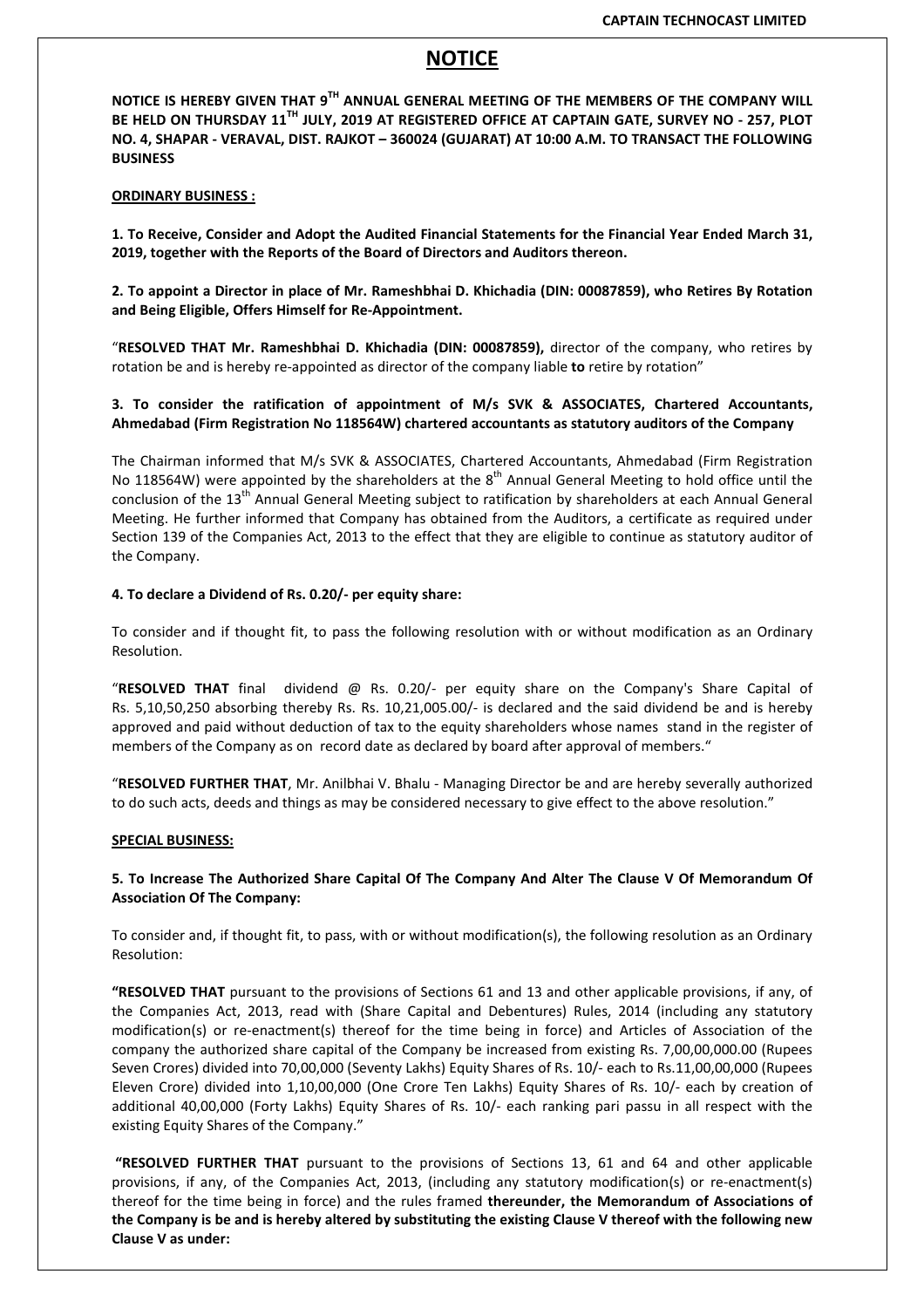### "V. The Authorised Share Capital of the Company is Rs. 11,00,00,000/- (Rupees Eleven Crore Only) divided into 1,10,00,000 (One Crore Ten Lakhs) Equity Shares of Rs. 10/- (Rupees Ten Only) each

"FURTHER RESOLVED THAT the Chairman and Managing Director of the Company or any one of the Directors of the Company or the Company Secretary of the Company be and are hereby authorised to do all such things, acts, deeds and matters as may be considered necessary, usual, proper or expedient to give effect to the above resolution."

#### 6. Issue of Bonus Shares

To consider and, if thought fit, to pass the following resolution as an Ordinary Resolution:

"RESOLVED THAT pursuant to the provisions of section 63 and other applicable provisions of the Companies Act, 2013 (the Act), Rules made thereunder, SEBI (Issue of Capital and Disclosure Requirements) Regulations 2009, SEBI (Listing Obligations and Disclosure Requirements) Regulations 2015, the Foreign Exchange Management Act 1999, (including statutory modifications or re-enactment of aforesaid and for the time being in force), enabling provisions of the Memorandum and Articles of Association of the Company, other statutes, law, notifications, circulars, rules and regulations as may be applicable and relevant and subject to requisite approvals or permissions, if any, and subject to such conditions as may be prescribed by any of them while granting approval or permission as may be agreed by the Board of the Company, the approval and consent of the members of the Company be and is hereby accorded and the Board of Directors of the Company is hereby authorized for capitalization of such sum as indicated in explanatory statement, from and out of the securities premium account, and/or retained earnings including general reserve and/or any other permitted reserves/ surplus of the Company and in such manner and proportion, as may be considered appropriate, for the purpose of issue of 5105025 equity shares of Rs. 10.00/- each as bonus shares (hereinafter referred to as new shares) of an aggregate nominal value of Rs. 5,10,50,250/- (Rupees Five Crores Ten Lakhs Fifty Thousands Two Hundred Fifty Only ), to be credited / allotted as fully paid-up equity shares to the holders of existing equity shares of the Company, in consideration of their said holding, in the proportion of one equity share of face value of Rs. 10/- each for every one equity share of face value of Rs.10/- each held by the Members as on the record date to be specified in this respect, and that the Bonus shares so distributed shall for all purpose be treated as an increase in the paid-up capital of the Company and held by each of such members."

"RESOLVED FURTHER THAT the members as on date as may be determined for this purpose shall be entitled for Bonus Shares and in this respect for determining the eligibility of members for Bonus Issue, the Register of Members / Share Transfer Books will be closed for such period as may be fixed and/or a Record date to be fixed and Bonus Shares shall be allotted / credited to those Members holding equity shares of the Company on the aforesaid date."

"RESOLVED FURTHER THAT The bonus equity shares to be so issued and allotted under this resolution shall be subject to the provisions of the Memorandum and Articles of Association of the Company for the time being in force and shall rank pari passu in all respect with the fully paid-up equity shares of the Company as exist on record date fixed in this respect."

"RESOLVED FURTHER THAT in the case of members who hold shares or opt to receive the shares in demat or dematerialized form, the bonus equity shares shall be credited to the respective beneficiary accounts of the members with their respective depository participant and in the case of members who hold equity shares in physical or certificate form, the share certificates in respect of the Bonus Shares shall be dispatched, within such time as prescribed by law and the relevant authorities."

"RESOLVED FURTHER THAT the issue and allotment of the Bonus Shares to non-resident members including non-resident Indians, persons of Indian origin, overseas citizens, foreign portfolio investors (FPI), foreign institutional investors (FIIs) and other foreign or non-resident investors, shall be subject to the approval of the Reserve Bank of India."

"RESOLVED FURTHER THAT in case of fractional shares, if any, arising out of the issue and allotment of the Bonus Shares, the Board be and is hereby authorized to make such suitable arrangements to deal with the fractions or to decide to disregard or ignore the fractions and give appropriate effect."

"RESOLVED FURTHER THAT the Board be and is hereby authorized to do all such acts, deeds, matters and things as may in its sole and absolute discretion, deem necessary, expedient, usual or proper and to settle any question, doubt or difficulty that may arise with regard to the issue and allotment of bonus shares as aforesaid or any other matter incidental or consequential thereto."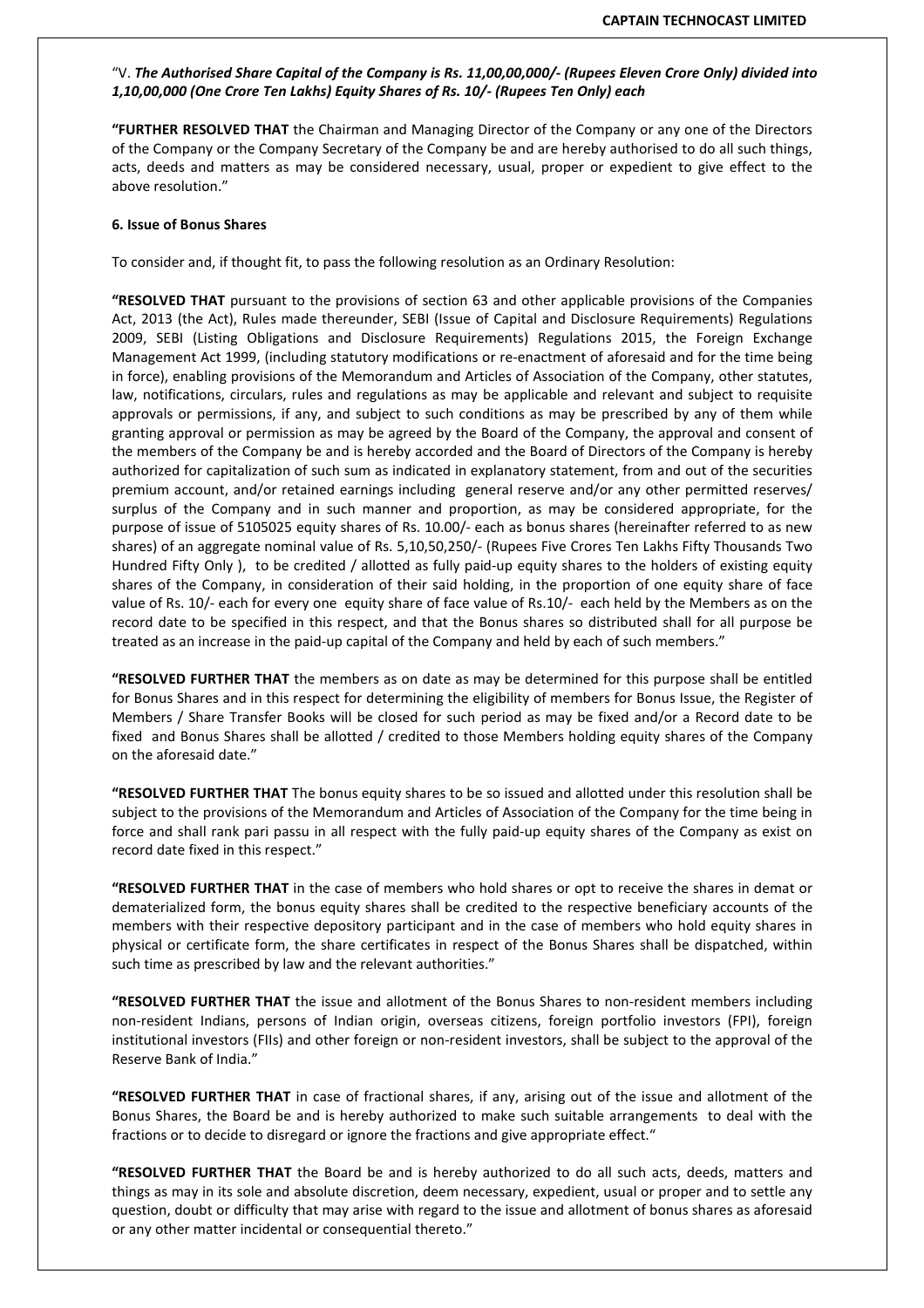#### 7. To Enhance Borrowing Powers Under Sec 180 (1) (C) Of The Companies Act 2013 :-

To consider and if thought fit, to pass, with or without modification(s), the following resolution as Special Resolution:

"RESOLVED THAT in supersession of all the earlier resolution(s) and pursuant to the provisions to Section 180(1)(c) and other applicable provisions, if any, of the Companies Act, 2013(including any statutory modification or re-enactment thereof for the time being in force) and the Articles of Association of the Company, the consent of the members be and is hereby accorded to the Board of Directors of the Company for borrowing, from time to time, any sum or sums of money on such terms and conditions with or without security as the Board Of Directors may think fit, which together with the moneys already borrowed by the Company (apart from the temporary loans obtained from the bankers of the Company in ordinary course of business) and being borrowed by the Board at any time shall not exceed in the aggregate at any time Rs. 25.00 Crores (Rupees Twenty Five Crores Only) irrespective of the fact that such aggregate amount of borrowings outstanding at any time may exceed the aggregate for the time being of the paid-up capital of the Company and its free reserves that is to say reserves not set apart for any specific purpose."

"RESOLVED FURTHER THAT, the Board be and is hereby authorized and empowered to arrange or settle the terms and conditions on which all such monies are to be borrowed from time to time as to interest, repayment, security or otherwise howsoever as it may think fit and to do all such acts, deeds and things, to execute all such documents, instruments and writings, as may be required."

"RESOLVED FURTHER THAT, the Board be and is hereby authorized to fulfill all such formalities and to do all such acts as may be required in relation to the afore stated resolution."

By order of the board For, CAPTAINTECHNOCAST LMITED

Sd/-

MR. ANILBHAI VASANTBHAI BHALU MANAGING DIRECTOR DIN: 03159038

DATE: 20/06/2019 PLACE: RAJKOT

NOTES:

1) A MEMBER ENTITLED TO ATTEND AND VOTE AT THE MEETING IS ENTITLED TO APPOINT A PROXY TO ATTEND AND VOTE INSTEAD OF HIMSELF/HERSELF AND THE PROXY NEED NOT BE A MEMBER OF THE COMPANY. PROXIES IN ORDER TO BE EFFECTIVE, SHOULD BE DULY STAMPED, COMPLETED, SIGNED AND MUST BE RECEIVED AT THE REGISTERED OFFICE OF THE COMPANY, NOT LATER THAN 48 HOURS BEFORE THE TIME FIXED FOR COMMENCEMENT OF THE MEETING.

2) A PERSON CAN ACT AS PROXY ON BEHALF OF MEMBERS NOT EXCEEDING 50 AND HOLDING IN THE AGGREGATE NOT MORE THAN 10% OF THE TOTAL SHARE CAPITAL OF THE COMPANY CARRYING VOTING RIGHTS. HOWEVER A MEMBER HOLDING MORE THAN 10% OF THE TOTAL SHARE CAPITAL OF THE COMPANY CARRYING VOTING RIGHTS MAY APPOINT A SINGLE PERSON AS PROXY AND SUCH PERSON SHALL NOT ACT AS PROXY FOR ANY OTHER SHAREHOLDER.

3) Corporate Members intending to send their authorized representatives to attend and vote at the meeting pursuant to section 113 of the Companies Act, 2013 are requested to send a certified copy of the board resolution authorizing their representatives to attend and vote on their behalf at the meeting.

4) An Explanatory Statement pursuant to Section 102(1) of the Companies act, 2013, relating to the Business as set out at item nos. 5 to 7 of the AGM Notice, to be transacted at the Meeting is annexed hereto.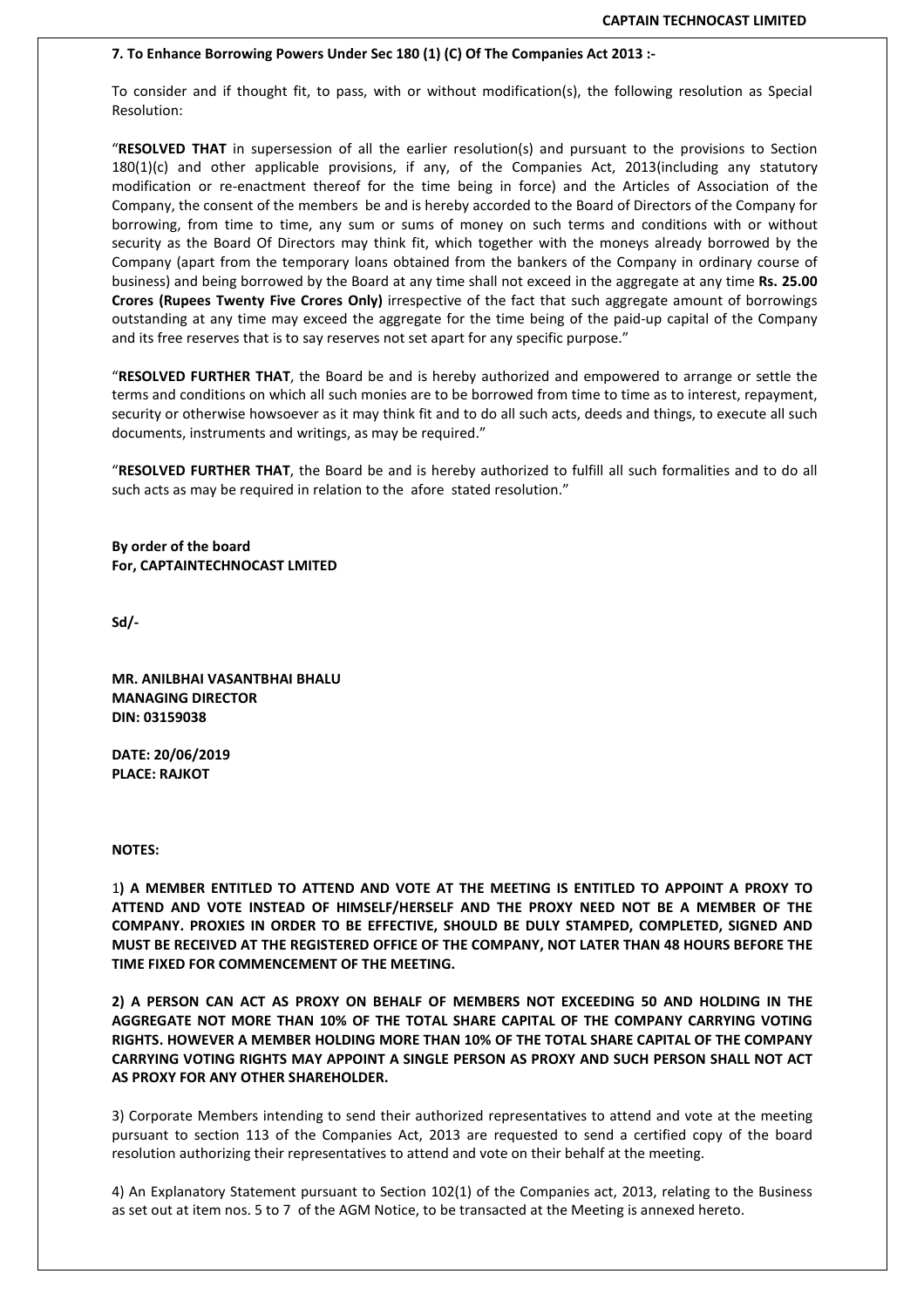5) The Register of Members and Share Transfer Books will remain closed from 05<sup>TH</sup> JULY, 2019 to 11<sup>TH</sup> JULY, 2019 (both days inclusive) for the purpose of the  $9^{TH}$  Annual General Meeting.

 6) Members are requested to address all correspondence, including change in their addresses, to the Company or to the Registrar and Share Transfer Agent, M/s. Big share Services Pvt. Ltd, E/2-3, Ansa Industrial Estate Saki Vihar Road, Sakinaka Andheri (East) Mumbai – 400072. E- mail: jibu@bigshareonline.com Members whose shareholding are in electronic mode are requested to approach their respective depository participants for effecting change of address.

7) Statutory Registers and documents referred to in the Notice and Explanatory Statement are open for inspection by the members at the Registered Office of the Company on all working days (Monday to Saturday) between 11:00 a.m. to 05:00 p.m. up to the date of the 9TH Annual General Meeting and will also be available for inspection at the meeting.

8) Disclosure pursuant to Regulation 36(3) of the Securities Exchange Board of India (Listing Obligations and Disclosure Requirement) Regulations, 2015 and Secretarial Standard on general Meetings, with respect to Directors seeking appointment/re-appointment at the Annual General Meeting is annexed to this notice.

9) The Annual Report of the company for the Financial Year 2018-19, circulated to the members of the Company, is also uploaded on the Company's website www.captaintechnocast.com.

10) Pursuant to Section 101 and Section 136 of the Companies Act, 2013 read with relevant Rules made there under companies can serve Annual Reports and other communications through electronic mode to those Members who have registered their E-mail address either with the company or with the Depository Participant(s).

Members holding shares in demat mode are requested to register their E-mail Id with their respective Depository Participants (DP). If there is any change in the E-mail Id Members are requested to immediately notify such change to the Company or its RTA in respect of shares held in electronic form.

11) The Notice of AGM along with Annual Report for the year 2018-19 is being sent by electronic mode to all the Members whose E-mail addresses are registered with the Company or Depository Participants (DP), unless any member has requested for a physical copy of the same. Physical copy of the Notice of AGM along with Annual Report is being sent to those Members who have not registered their E-mail address with the Company or Depository Participants(s). The voting rights of members shall be in proportion to their shares of the paid up equity share capital of the Company as on the cut-off date of 05/07/2019.

12) Members desirous of getting any information on the Annual Accounts, at the Annual General Meeting, are requested to write to the Company at least 10 days in advance, so as to enable the Company to keep the information ready.

13) As per Section 72 of the Companies Act, 2013, shareholders are entitled to make nomination in respect of shares held by them. Shareholders desirous of making nomination are requested to send their request in Form No: SH-13 (which will be made available on request) to the Company or Registrar and Share Transfer Agent.

14) At the ensuing Annual General Meeting, Mr. Rameshbhai D. Khichadia (DIN: 00087859), retires by rotation and seek re-appointment. Details pertaining to Mr. Rameshbhai D. Khichadia required to be provided pursuant to the Listing Agreement read with SEBI (LODR) Regulations 2015 are furnished in the statement on corporate governance.

15) In pursuance of Sections 205A and 205C and other applicable provisions, if any, of the Companies Act, 1956 and Companies Act, 2013 the amount of Dividends that remain unclaimed / unpaid for a period of seven (7) years from the date on which they were declared, is required to be transferred to the Investor Education and Protection Fund (IEPF). Shareholders, who have not en cashed their Dividend warrants including Interim Dividend, if any, are requested to make their claims without any delay.

16) Pursuant to the prohibition imposed vide Section 118 of the Companies Act, 2013 read with Secretarial Standard on General Meetings (SS-2) issued by the Institute of Company Secretaries of India, no gifts/coupons shall be distributed at the Meeting.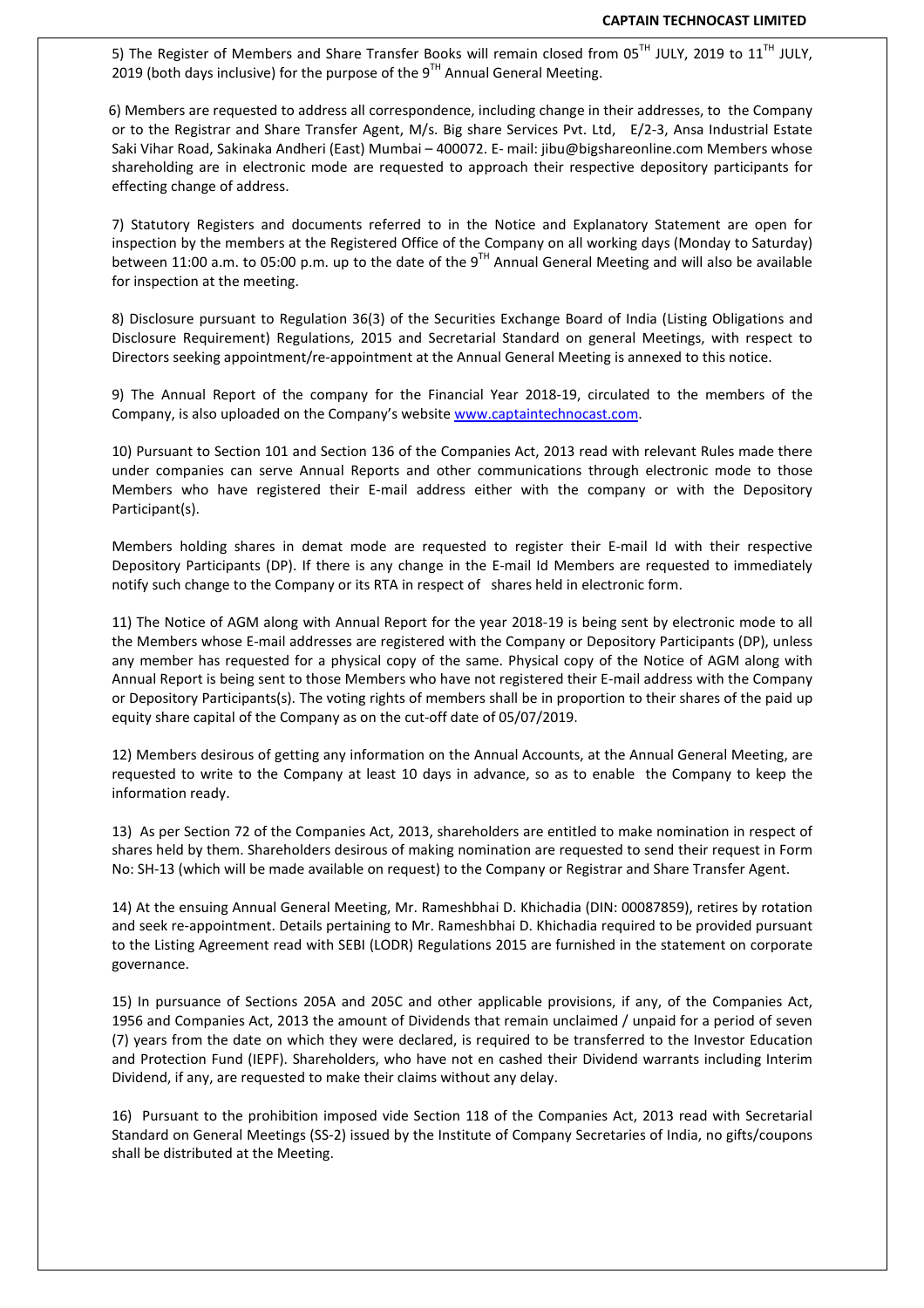- 17) Voting through Electronic means
	- A. In compliance with provisions of Section 108 of the Companies Act, 2013, Rule 20 of the Companies (Management and Administration) Rules, 2014 as amended by the Companies (Management and Administration) Amendment Rules, 2015 and the Listing Agreement read with Regulation 44 of SEBI (LODR) Regulations 2015, the Company is pleased to provide members facility to exercise their right to vote on resolutions proposed to be considered at the  $9<sup>TH</sup>$  Annual General Meeting by electronic means and the business may be transacted through e-Voting Services. The facility of casting the votes by the members using an electronic voting system from a place other than venue of the AGM ("remote e-voting") will be provided by Central Depository Services Limited.
	- B. The facility for voting through ballot paper shall be made available at the AGM and the members attending the meeting who have not cast their vote by remote e-voting shall be able to exercise their right at the meeting through ballot paper.
	- C. The members who have cast their vote by remote e-voting prior to the AGM may also attend the AGM but shall not be entitled to cast their vote again.
	- D. The remote e-voting period commences on Monday 08/07/2019 (9:00 am) and ends on Wednesday 10/07/2019 (5:00 pm). During this period members of the Company, holding shares either in physical form or in dematerialized form, as on the cut-off date of 05/07/2019 may cast their vote by remote evoting. The remote e-voting module shall be disabled by CDSL for voting thereafter. Once the vote on a resolution is cast by the member, the member shall not be allowed to change it subsequently.
	- E. The process and manner for remote e-voting are as under:
	- (i) The shareholders should log on to the e-voting website www.evotingindia.com.
	- (ii) Click on Shareholders.
	- (iii) Now Enter your User ID
		- a. For CDSL: 16 digits beneficiary ID,
		- b. For NSDL: 8 Character DP ID followed by 8 Digits Client ID,
		- c. Members holding shares in Physical Form should enter Folio Number registered with the Company.
- (iv) Next enter the Image Verification as displayed and Click on Login.
- (v) If you are holding shares in demat form and had logged on to www.evotingindia.com and voted on an earlier voting of any company, then your existing password is to be used.

| (vi)<br>If you are a first time user follow the steps given below: |  |
|--------------------------------------------------------------------|--|
|--------------------------------------------------------------------|--|

|                   | For Members holding shares in Demat Form and Physical Form                                                                                         |  |
|-------------------|----------------------------------------------------------------------------------------------------------------------------------------------------|--|
| <b>PAN</b>        | Enter your 10 digit alpha-numeric PAN issued by Income Tax Department (Applicable for both<br>demat shareholders as well as physical shareholders) |  |
|                   | Members who have not updated their PAN with the Company/Depository Participant<br>٠                                                                |  |
|                   | are requested to use the sequence number which is printed on Postal Ballot indicated<br>in the PAN field.                                          |  |
| Dividend Bank     | Enter the Dividend Bank Details or Date of Birth (in dd/mm/yyyy format) as recorded in your                                                        |  |
| <b>Details</b>    | demat account or in the company records in order to login.                                                                                         |  |
| <b>OR</b> Date of | If both the details are not recorded with the depository or company please enter the<br>٠                                                          |  |
| Birth (DOB)       | member id / folio number in the Dividend Bank details field as mentioned in                                                                        |  |
|                   | instruction (iv).                                                                                                                                  |  |

(vii) After entering these details appropriately, click on "SUBMIT" tab.

- (viii) Members holding shares in physical form will then directly reach the Company selection screen. However, members holding shares in demat form will now reach 'Password Creation' menu wherein they are required to mandatorily enter their login password in the new password field. Kindly note that this password is to be also used by the demat holders for voting for resolutions of any other company on which they are eligible to vote, provided that company opts for e-voting through CDSL platform. It is strongly recommended not to share your password with any other person and take utmost care to keep your password confidential.
- (ix) For Members holding shares in physical form, the details can be used only for e-voting on the resolutions contained in this Notice.
- (x) Click on the EVSN for the relevant <Company Name> on which you choose to vote.
- (xi) On the voting page, you will see "RESOLUTION DESCRIPTION" and against the same the option "YES/NO" for voting. Select the option YES or NO as desired. The option YES implies that you assent to the Resolution and option NO implies that you dissent to the Resolution.
- (xii) Click on the "RESOLUTIONS FILE LINK" if you wish to view the entire Resolution details.
- (xiii) After selecting the resolution you have decided to vote on, click on "SUBMIT". A confirmation box will be displayed. If you wish to confirm your vote, click on "OK", else to change your vote, click on "CANCEL" and accordingly modify your vote.
- (xiv) Once you "CONFIRM" your vote on the resolution, you will not be allowed to modify your vote.
- (xv) You can also take a print of the votes cast by clicking on "Click here to print" option on the Voting page.
- (xvi) If a demat account holder has forgotten the login password then Enter the User ID and the image verification code and click on Forgot Password & enter the details as prompted by the system.
- (xvii) Shareholders can also use Mobile app "m Voting" for e voting . m Voting app is available on Apple , Android and Windows based Mobile. Shareholders may log in to m - Voting using their e voting credentials to vote for the company resolution(s).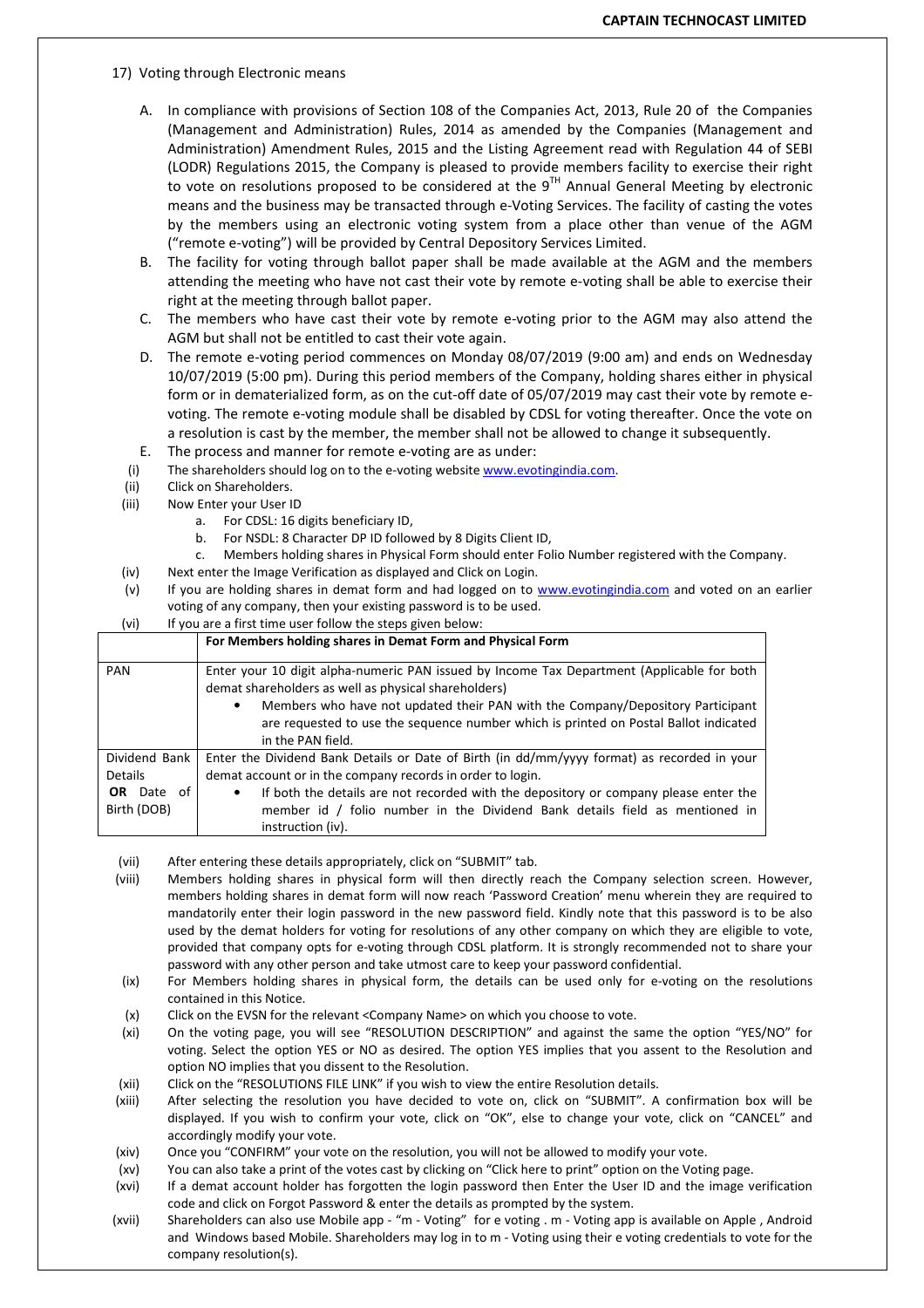(xviii) Note for Non – Individual Shareholders and Custodians

- Non-Individual shareholders (i.e. other than Individuals, HUF, NRI etc.) and Custodian are required to log on to www.evotingindia.com and register themselves as Corporates.
- A scanned copy of the Registration Form bearing the stamp and sign of the entity should be emailed to helpdesk.evoting@cdslindia.com.
- After receiving the login details, user would be able to link the account(s) for which they wish to vote on.
- The list of accounts linked in the login should be mailed to helpdesk.evoting@cdslindia.com and on approval of the accounts they would be able to cast their vote.
- A scanned copy of the Board Resolution and Power of Attorney (POA) which they have issued in favour of the Custodian, if any, should be uploaded in PDF format in the system for the scrutinizer to verify the same.
- (xix) In case you have any queries or issues regarding e-voting, you may refer the Frequently Asked Questions ("FAQs") and e-voting manual available at www.evotingindia.com, under help section or write an email to helpdesk.evoting@cdslindia.com.
- F. The voting rights of members shall be in proportion to their shares of the paid up equity share capital of the Company as on the cut-off date of 05/07/2019.
- G. Any person, who acquires shares of the Company and become member of the Company after sending of the notice and holding shares as of the cut-off date i.e. 05/07/2019, may obtain the login ID and password by sending a request at evoting@cdsl.co.in.
- H. However, if you are already registered with CDSL for remote e-voting then you can use your existing user ID and password for casting your vote. If you forgot your password, you can reset your password by using "Forgot User Details/Password" option available on www.evoting.cdsl.com or mail to CDSL at the following helpdesk.evoting@cdslindia.com.
- I. CS Kishor Dudhatra, Company Secretary (Membership No. 7236) has been appointed as the Scrutinizer for providing facility to the members of the Company to scrutinize the voting and remote e-voting process in a fair and transparent manner.
- J. The Chairman shall, at the AGM, at the end of discussion on the resolutions on which voting is to be held, allow voting with the assistance of scrutinizer, by use of "remote e-voting" or "Ballot Paper" for all those members who are present at the AGM but have not cast their votes by availing the remote evoting facility.
- K. The Scrutinizer shall after the conclusion of voting at the General Meeting, will first count the votes cast at the meeting and thereafter unblock the votes cast through remote e-voting in the presence of at least two witnesses not in the employment of the Company and shall make, not later than three days of the conclusion of the AGM, a consolidated scrutinizer's report of the total votes cast in favour or against, if any, to the Chairman or a person authorized by him in writing, who shall countersign the same and declare the result of the voting forthwith.
- L. The results declared along with the report of the Scrutinizer shall be placed on the website of the Company http://www.captaintechnocast ltd.com and on the website of CDSL immediately after the declaration of result by the Chairman or a person authorized by him in writing. The results shall also be immediately forwarded to the BSE Limited, Mumbai.
- 18. As a part of "Green Initiative in the Corporate Governance", the Ministry of Corporate affairs has permitted the companies to serve the documents, namely, Notice of General Meeting, Balance Sheet, Statement of Profit & Loss, Auditors' Report, Directors' Report etc. to the members through e-mail.. In case of shares held in demat form; the shareholders may register their e-mail addresses with their DPs (Depository Participants).

By order of the board For, CAPTAINTECHNOCAST LMITED

MR. ANILBHAI VASANTBHAI BHALU MANAGING DIRECTOR DIN: 03159038

DATE: 20/06/2019 PLACE: RAJKOT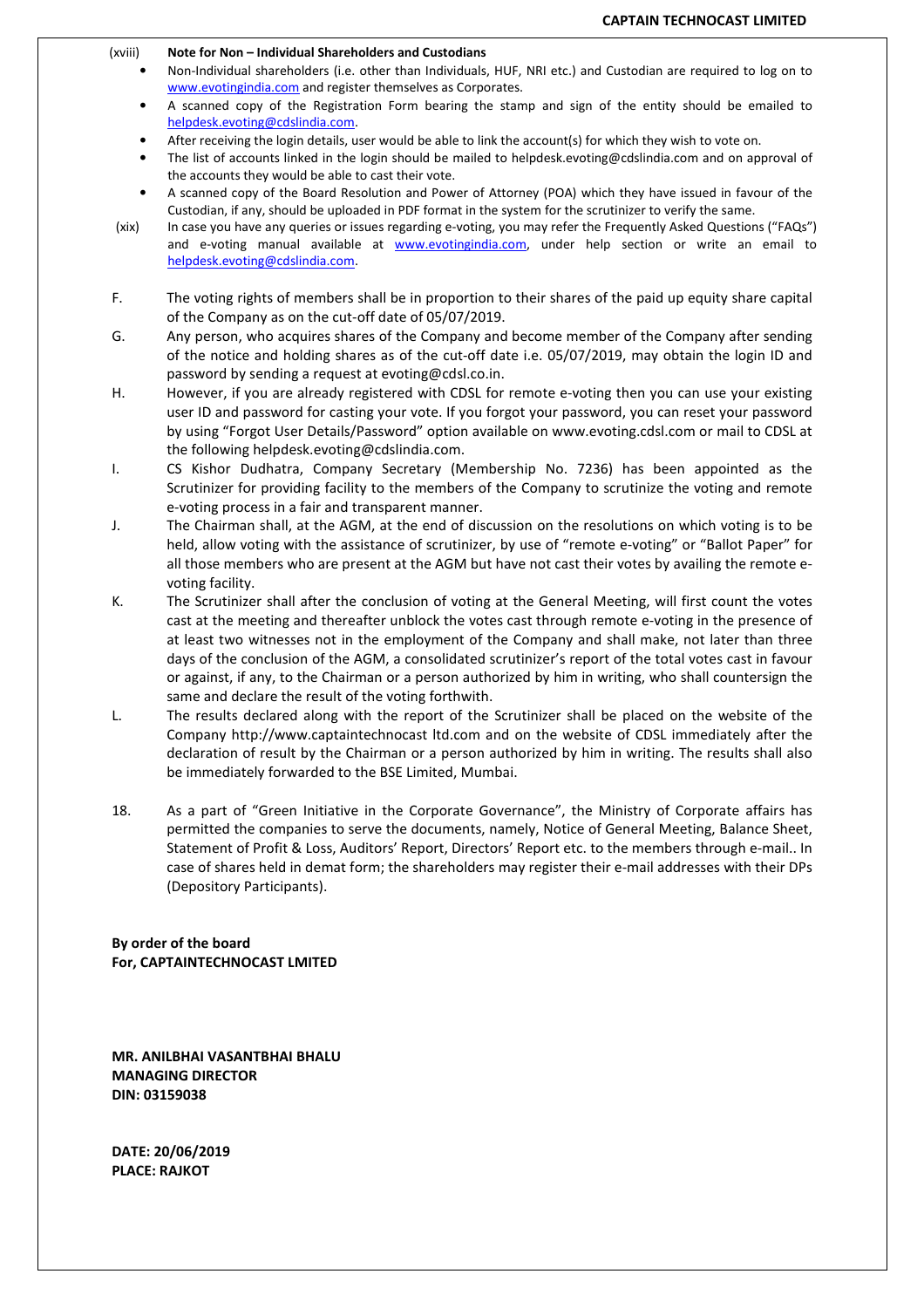# ANNEXURE TO THE NOTICE EXPLANATORY STATEMENT PURSUANT TO SECTION 102 OF THE COMPANIES ACT, 2013

### Item No. 5 & 6: Increase in Authorized Share Capital and issue of Bonus Equity Shares

The equity shares of the Company are listed and traded on the BSESME platform. Considering, inter-alia the financial parameters, and the position of reserves of the Company, the Board at its meeting held on  $27^{\text{th}}$  May 2019, subject to consent of the members of the Company, Recommended issue of bonus equity shares to the holders of equity shares of the Company in the ratio of 1:1 (i.e. 1 bonus fully paid-up equity share of Rs.10/each for every 1 existing fully paid-up equity share of Rs. 10/- each held), by capitalizing a sum not exceeding Rs. 5,10,50,250/- (Rupees Five Crores Ten Lakhs Fifty Thousands Two Hundred Fifty Only ), securities premium account and/or retained earnings including general reserve and/or any other permitted reserves/surplus of the Company, as may be considered appropriate.

A record date for the purpose of Bonus Shares will be fixed and disclosed to the Stock Exchanges and also made available on the Company's website. Bonus Shares will be allotted to those members whose names appear on the Company's Register of Members on the Record Date and; in respect of the shares held in dematerialized mode, to members whose names and details are furnished by National Securities Depository Limited and Central Depository Services (India) Limited as beneficial owners as on that date.

 Increase in the Authorized Share Capital is intended in order to enable the Company to issue Bonus Shares. In order to accommodate the Bonus Issue, it is proposed to increase the Authorised share capital of the Company in the manner as set out in the resolution.

The authorized share capital of the Company be increased from existing Rs. 7,00,00,000.00 (Rupees Seven Crores) divided into 70,00,000 (Seventy Lakhs) Equity Shares of Rs. 10/- each to Rs.11,00,00,000 (Rupees Eleven Crore) divided into 1,10,00,000 (One Crore Ten Lakhs) Equity Shares of Rs. 10/- each by creation of additional 40,00,000 (Forty Lakhs) Equity Shares of Rs. 10/- each ranking pari passu in all respect with the existing Equity Shares of the Company in virtue of allotment of Bonus Shares. Consequent to the increase in the authorized share capital of the Company, Clause V of the Memorandum of Association is proposed to be altered as set out in the Resolution in this respect. Pursuant to applicable provisions of the Companies Act, 2013, consent of the members is sought for the issue of Bonus equity shares and the increase in Authorized Share Capital and consequential alteration in capital clause in the Memorandum of Association of the Company as set out in the Resolutions at Item Nos. 5 and 6 of the accompanying Notice.

A copy of the Memorandum and Articles of Association of the Company is available for inspection during business hours on working days at the registered office and corporate office of the Company. The Board recommends the passing of the resolutions relating to Bonus Issue and increase in the authorized capital as set out in the accompanying Notice

#### ITEM NO. 7: To Enhance the Borrowing Limits of the Board of Directors of the Company:

The Board felt that there is necessity for increased borrowings powers to meet the future plans. Hence, the Board of Directors of the Company should be authorized to borrow moneys from bankers, financial institutions and other sources , as may be exceed the aggregate paid-up capital and its free reserves , provided however, the total amount of such borrowing shall not exceed the sum of Rs. 25 Crores (Rupees Twenty Five Crores Only) at any time. This authority can only be exercised by the Board in accordance with the provisions of Section 180 (1)(c) of the Companies Act, 2013, which stipulates prior approval of the members for the same.

None of the directors is concerned or interested in this resolution.

# By order of the board For, CAPTAIN TECHNOCAST LMITED

Sd/-

MR. ANILBHAI VASANTBHAI BHALU MANAGING DIRECTOR DIN: 03159038 DATE: 20/06/2019 PLACE: RAJKOT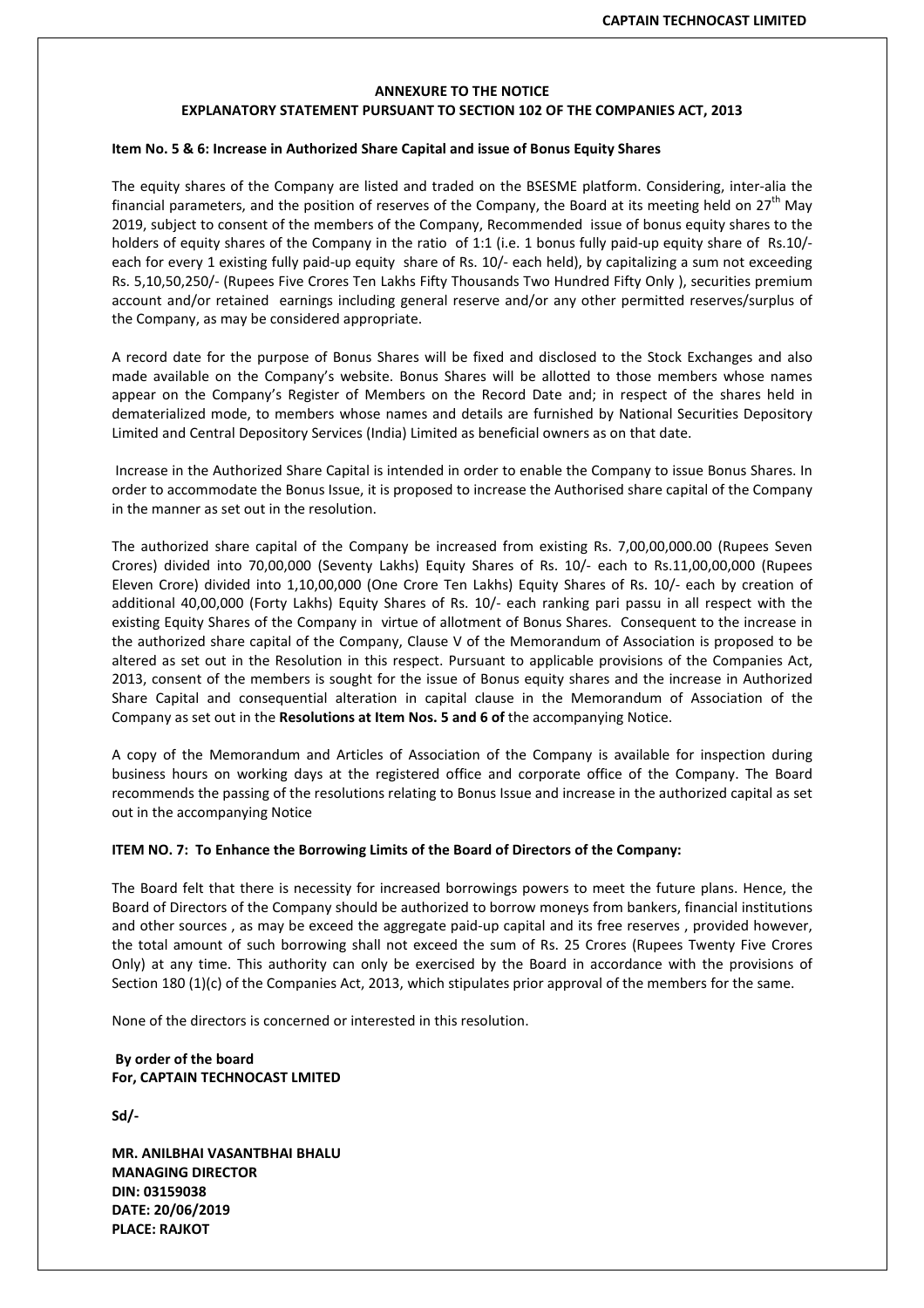Details of the Directors seeking re-appointment at the  $9^{TH}$  Annual General Meeting of the company as per Regulation 36(3) SEBI (Listing Obligation and Disclosure Requirement) Regulation, 2015.

| <b>NAME</b>                                                                                | Mr. Rameshbhai D. Khichadia                        |  |  |
|--------------------------------------------------------------------------------------------|----------------------------------------------------|--|--|
| <b>DIN</b>                                                                                 | 00087859                                           |  |  |
| <b>Nature</b>                                                                              | Non Executive Director                             |  |  |
| Date of Birth                                                                              | 11/05/1966                                         |  |  |
| Qualification<br>B.Tech (Agri Engineering)                                                 |                                                    |  |  |
| <b>Date of Appointment</b>                                                                 | 20/07/2010                                         |  |  |
| <b>Expertise in Specific functional Area</b><br>Expertise in Management and Administration |                                                    |  |  |
| Directorship held in other Public<br>Limited                                               | Yes                                                |  |  |
| Company                                                                                    |                                                    |  |  |
| <b>No. of Shares held</b>                                                                  | 837092 shares as on 31.03.2019                     |  |  |
| List of other companies in which Directorship                                              | <b>CAPTAIN PIPES LTD. *</b>                        |  |  |
| are held (other than Section 8 Company)                                                    | <b>CAPTAIN POLYPLAST LTD</b>                       |  |  |
| Chairmanship<br>membership<br>other<br><b>or</b><br>in                                     | Member of audit committee in Captain Pipes LTD     |  |  |
| companies                                                                                  | Member of audit committee in Captain Polyplast LTD |  |  |
|                                                                                            | Member of CSR committee in Captain Polyplast LTD   |  |  |

\* only public companies are considered .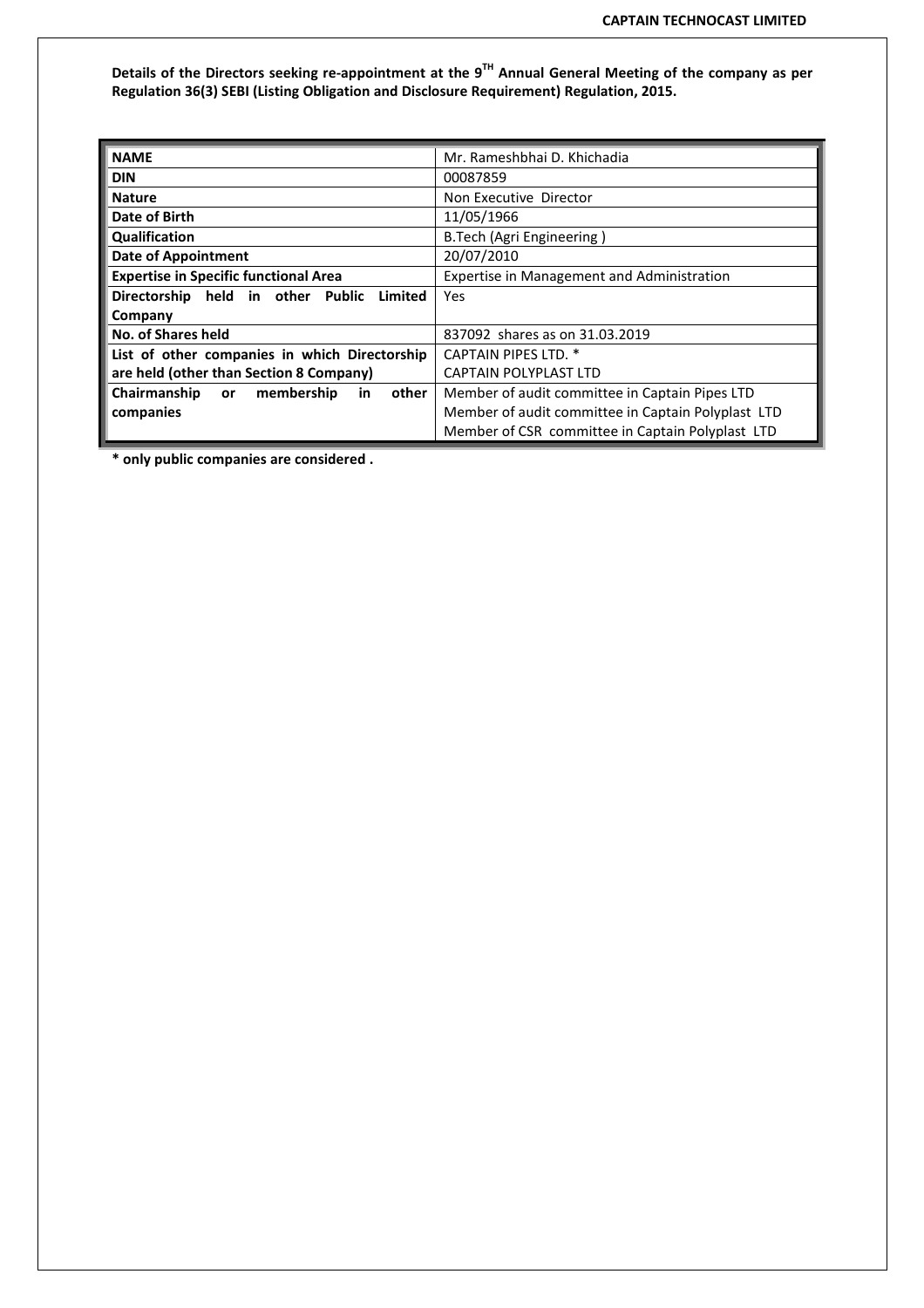# FORM NO. MGT-11 PROXY FORM (Pursuant to Section 105(6) of the Companies Act, 2013 and rule 19(3) of the Companies (Management and Administration) Rules, 2014)

# CAPTAIN TECHNOCAST LIMITED SURVEY NO-257, PLOT NO.4, N.H. NO.8-B, SHAPAR (VERAVAL), RAJKOT-360024, GUJARAT, INDIA. CIN: L27300GJ2010PLC061678

| I/We, being the member/s of CAPTAIN TECHNOCAST LIMITED holding  Shares of the company, |
|----------------------------------------------------------------------------------------|
| hereby appoint                                                                         |

As my/our proxy to attend and vote (on a poll) for me/us and on my/our behalf at the Annual General Meeting of the Company to be held on 11<sup>TH</sup> JULY, 2019 at Captain Gate, Survey No - 257, Plot No. 4, Shapar - Veraval, Dist. Rajkot - 360024 (Gujarat) and at any adjournment thereof, in respect of such resolutions set out in the Notice convening the meeting, as are indicated below:

| Sr.                     | <b>Resolution</b>                                                                            | Vote |                  |
|-------------------------|----------------------------------------------------------------------------------------------|------|------------------|
| No.                     |                                                                                              | For  | <b>Against</b>   |
| $\mathbf{1}$            | Adoption of financial statement of the company for the financial year ended 31 <sup>st</sup> |      |                  |
|                         | march, 2019 and the reports of the Board of Directors' and Auditors' thereon.                |      |                  |
| $\overline{2}$          | To appoint a Director in place of Mr. Rameshbhai D. Khichadia (DIN: 00087859), who           |      |                  |
|                         | Retires By Rotation and Being Eligible, Offers Himself for Re-Appointment.                   |      |                  |
| $\overline{\mathbf{3}}$ | To consider the ratification of appointment of M/s SVK & ASSOCIATES, Chartered               |      |                  |
|                         | Accountants, Ahmedabad (Firm Registration No 118564W) chartered accountants as               |      |                  |
|                         | statutory auditors of the Company.                                                           |      |                  |
| 4                       | To declare a Final Dividend of Rs. 0.20/- per equity share                                   |      |                  |
| 5                       | Increase In Authorized Share Capital and Alteration Of The Capital Clause In The             |      |                  |
|                         | Memorandum Of Association Of The Company                                                     |      |                  |
| 6                       | <b>Issue of Bonus Shares</b>                                                                 |      |                  |
| $\overline{7}$          | To Enhance Borrowing Powers Under Sec 180 (1) (C) Of The Companies Act 2013                  |      |                  |
|                         |                                                                                              |      | Affix<br>revenue |
|                         |                                                                                              |      | stamn            |

Signed this …………………… day of …………………… 2019 Signature of shareholder

Signature of 1<sup>st</sup> Proxy holder(s) Signature of Proxy 2<sup>nd</sup> holder(s)

Notes:

1. This form of proxy in order to be effective should be duly completed and deposited at the Registered Office of the Company, not less than 48 hours before the commencement of the meeting.

2. It is optional to indicate your preference. If you leave the 'For' or 'Against' column blank against any or all Resolutions, your Proxy will be entitled to vote in the manner as he/she thinks appropriate.